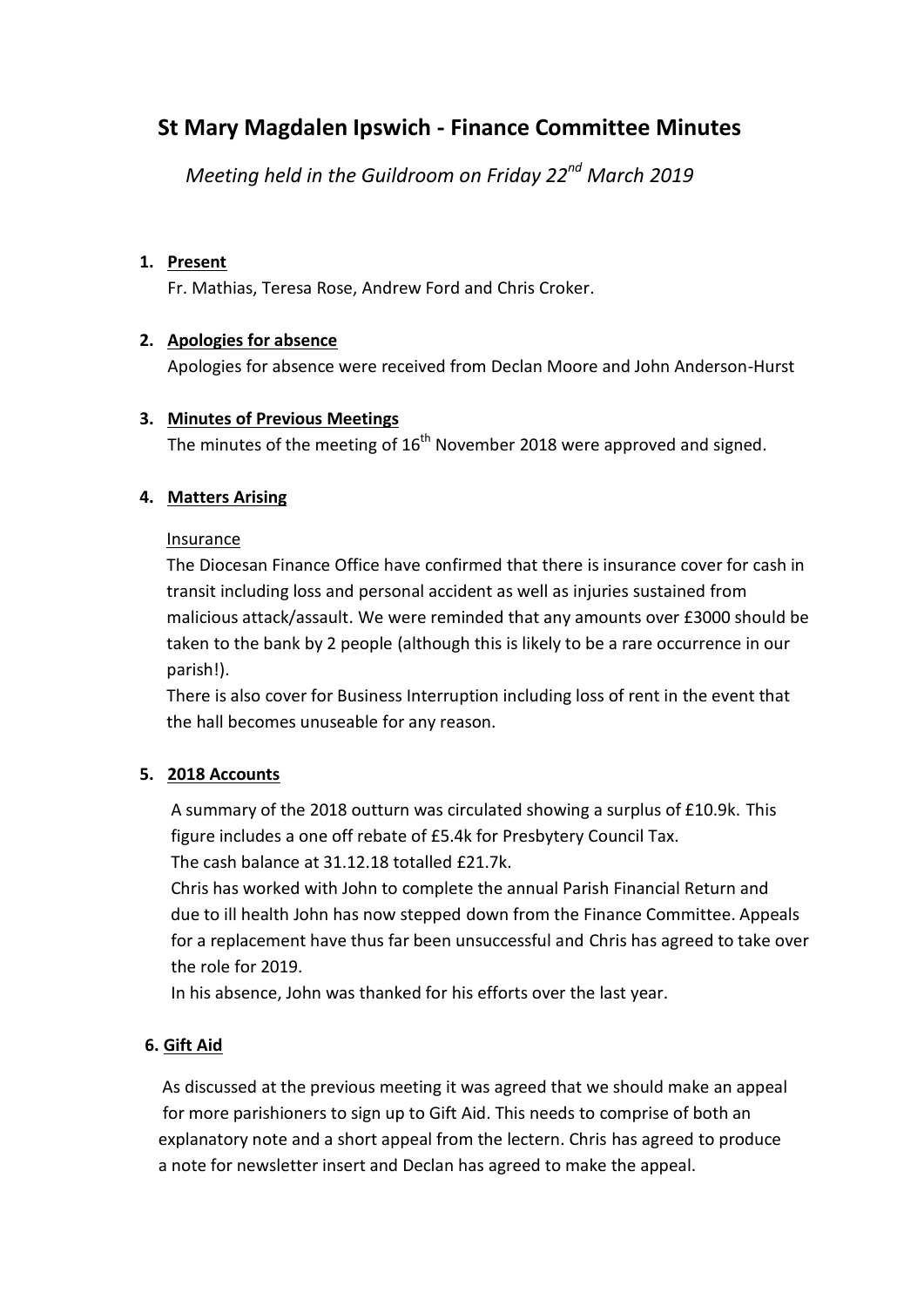Fr. Mathias was of the view that we should develop a welcome pack for new parishioners which could include forms for the parish records, gift aid, standing order etc. Fr. agreed to provide an example as used in another parish.

 Teresa announced that she will be stepping down as Gift Aid Officer and membership of the Finance Committee following completion of the 2018/19 tax claim and was thanked for her work over the years.

An appeal will need to be made for a volunteer to take over the role.

## **7. Alive In Faith/Organ**

A summary was presented showing cumulative AIF receipts to 31.12.18 of £12,169 which after payments for the organ of £18,114 leaves a balance of £5945 still owing. This debt is being serviced by regular AIF receipts and is expected to be fully extinguished when parishioner contributions to AIF cease in 2020.

## **8. Church Hall & Car Park**

 Andrew passed around the latest design proposal for a new hall and car park in the grounds of the church/presbytery. The next step will be obtain costings to ensure financial viability before we put the proposal to the Diocese and open up the proposed project to parish consultation.

## **9. Church Floor**

 The church floor is in need of repair and maintenance. The original supplier Granwood Flooring Ltd has recently ceased trading but it does have a sister company specialising in maintenance and repair of the floors and so it may still be possible to obtain replacement blocks to fill in the existing patches. A three part process will be required. (i) repair the holes and cracks for which we may need the specialist company, (ii) thoroughly clean the floor and (iii) apply new base and finishing coats. The latter two stages we may be able to do ourselves with assistance from our colleagues at Hollesley Bay.

 The tiling on and around the altar is also in need of maintenance and will be considered as part of the overall project.

## **12. Other Property Matters**

## **(a) Hall**

Work carried out since the last meeting Nothing to report apart from general ongoing maintenance.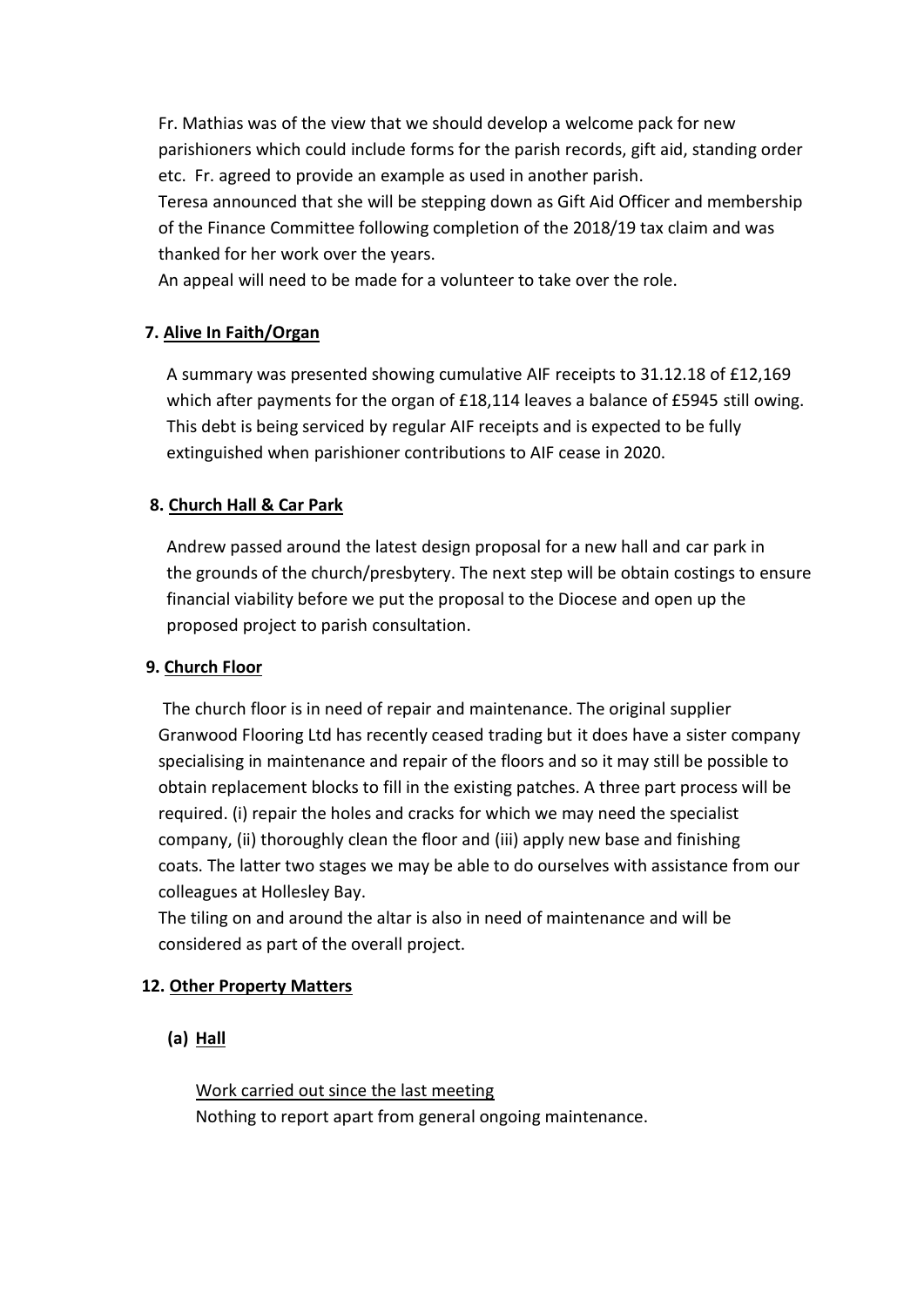#### Future work required

 There is considerable investment required to bring the hall up to modern day standards but until its long term future has been decided it was agreed that only minimum maintenance should be carried out to satisfy operational and health & safety requirements.

## **(b) Church**

#### Work carried out since the last meeting

- Michael has commenced the process of installing replacement LED lights in the body of the church, the 2 overhead lights above the sanctuary and spotlights to highlight the statues and the Walsingham altar.
- Michael has also reviewed the sound system and recommended a device which will allow the volume to be increased whilst minimising the risk of feedback. The device automatically shuts off the microphones on the lectern and altar when not in use. Cost is approximately £200 and has been approved.

#### Future work required:-

- The notice board near the entrance to the church drive to be refurbished.
- Gutters and downpipes to be checked and cleared where necessary.
- Fabric cover on the Walsingham altar to be cleaned of wax and a toughened glass cover installed to protect it.

## **(c) Presbytery**

#### Work carried out since the last meeting:-

The study French doors and side windows and the kitchenette window have all been replaced with laminated and double glazed uPVC units to improve security and insulation.

#### Future work required:-

- Broken leaded light panel in the hall doorway to be replaced.
- Main garage to be repainted and guttering repaired
- Gutters and downpipes to be checked and cleared where necessary.

## **(d) Grounds**

#### Work carried out since the last meeting:-

Nothing to report apart from general ongoing maintenance.

#### Future work required

Frontage to be tidied up including clearing the driveway of vegetation.